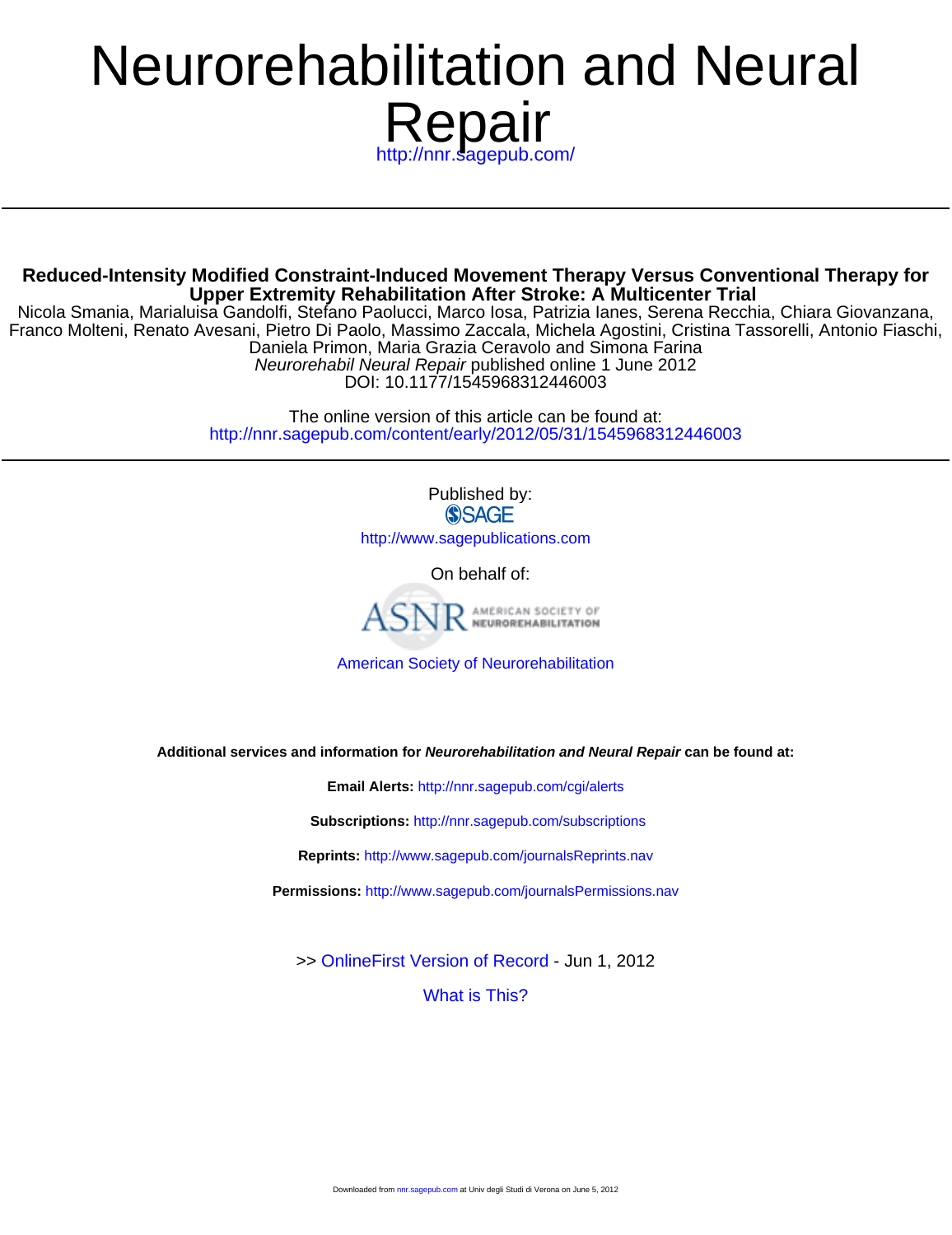# **Reduced-Intensity Modified Constraint-Induced Movement Therapy Versus Conventional Therapy for Upper Extremity Rehabilitation After Stroke: A Multicenter Trial**

Neurorehabilitation and Neural Repair  $XX(X)$  1–11 © The Author(s) 2012 Reprints and permission: http://www. sagepub.com/journalsPermissions.nav DOI: 10.1177/1545968312446003 http://nnr.sagepub.com **SSAGE** 

 $\bm{\mathsf{Nicola}}$  Smania,  $\bm{\mathsf{MD}}^\mathsf{I}$ , Marialuisa Gandolfi, PhD<sup>1</sup>, Stefano Paolucci,  $\bm{\mathsf{MD}}^2$ , Marco Iosa, PhD<sup>2</sup>, Patrizia Ianes<sup>I</sup>, Serena Recchia, MD<sup>I</sup>, Chiara Giovanzana, MD<sup>3</sup>, Franco Molteni, MD<sup>3</sup>, Renato Avesani, MD<sup>4</sup>, Pietro Di Paolo, MD<sup>5</sup>, Massimo Zaccala, MD<sup>6</sup>, Michela Agostini<sup>7</sup>, Cristina Tassorelli, MD<sup>8</sup>, Antonio Fiaschi, MD<sup>I,7</sup>, Daniela Primon, MD<sup>9</sup>, Maria Grazia Ceravolo, MD<sup>I0</sup>, and **Simona Farina, MD<sup>11</sup>**

#### **Abstract**

*Background*. Constraint-induced movement therapy (CIMT) is a rehabilitation approach for arm paresis consisting of an intensive schedule of treatment (6 h/d). The high demand of resources for CIMT is a critical issue for its implementation in the Italian health system. *Objective*. To compare the effects of a reduced-intensity modified CIMT (mCIMT) program that included splinting the unaffected arm for 12 hours daily with the effects of a conventional rehabilitation program for arm paresis in patients with stroke. *Methods*. Sixty-six participants with hemiparesis (3-24 months poststroke) who could extend the wrist and several fingers at least 10° were randomly assigned to mCIMT or conventional rehabilitation. Each group underwent 10 (2 h/d) treatment sessions (5 d/wk for 2 weeks). Patients were assessed with the Wolf Motor Function Test (WMFT-FA and WMFT-T), the Motor Activity Log (MAL-AOU and MAL-QOM), and the Ashworth Scale before and after treatment and 3 months later. *Results*. Between-groups analysis showed that the mCIMT group overall had greater improvement than the control group in terms of the WMFT-FA (*P* = .010), MAL-AOU (*P* < .001), and MAL-QOM (*P* < .001). Differences between groups were significant both after treatment  $(P < .01)$  and at the 3-month follow-up  $(P < .01)$ , although 40% of participants did not complete the 3-month assessment. Furthermore, the mCIMT group showed a greater decrease of Ashworth Scale score than the control group at 3 months (*P* = .021). *Conclusion*. Two hours of CIMT may be more effective than conventional rehabilitation in improving motor function and use of the paretic arm in patients with chronic stroke.

#### **Keywords**

stroke rehabilitation, nonuse of upper limb, constraint-induced therapy, physical therapy, cortical plasticity

# **Introduction**

Approximately 33% to 66% of patients with arm paresis show minimal recovery of function 6 months after stroke.<sup>1</sup> These patients tend to rely on their unaffected arm to perform activities of daily living  $(ADLs)$ ,<sup>2,3</sup> leading to "nonuse" with progressive suppression of movements. $3-5$  To overcome learned nonuse, Edward Taub et al<sup>3</sup> proposed "constraint-induced movement therapy" (CIMT), which involves intense, functionally oriented task practice with the paretic upper extremity, along with restraint of the less affected upper extremity.<sup>3,6</sup> Neurorehabilitation studies have shown that CIMT can increase both motor function and use of the paretic arm of adult patients after stroke<sup>3,7-13</sup> and that these improvements parallel changes in activation of the brain sensorimotor network.<sup>5,14</sup> One issue of debate in the application of CIMT is the high economic cost University of Verona, Verona, Italy

- <sup>2</sup>IRCCS, Santa Lucia Foundation, Rome, Italy
- <sup>3</sup>Villa Beretta, Costa Masnaga, Lecco, Italy
- <sup>4</sup>Ospedale S. Cuore-Don Calabria, Negrar,Verona, Italy

<sup>5</sup>Clinica San Francesco, Bergamo, Italy

- 6 SCDU, Medicina Fisica e Riabilitativa, Ospedale Maggiore della Carità, Novara, Italy
- <sup>7</sup>IRCCS, San Camillo Hospital, Venice, Italy
- <sup>8</sup>IRCCS, Fondazione Istituto Neurologico C. Mondino, Pavia, Italy

 $^9$ Unità Operativa di Medicina Fisica e Riabilitazione dell'OC, Cittadella, Padova, Italy

<sup>10</sup>Clinica di Neuro-riabilitazione, Az. Ospedali Riuniti, Ancona, Italy <sup>11</sup> Department of Rehabilitation, Marzana-Verona, Italy

#### **Corresponding Author:**

**Inigh economic cost Email: nicola.smania@univr.it**<br>Downloaded from [nnr.sagepub.com](http://nnr.sagepub.com/) at Univ degli Studi di Verona on June 5, 2012 nivr.it

Nicola Smania, MD, Neuromotor and Cognitive Rehabilitation Research Centre (CRRNC), University of Verona, Italy; U.S.O. di Riabilitazione Neurologica, Policlinico B. Roma - AOUI Verona; P.le L.A. Scuro, 10, 37134 Verona, Italy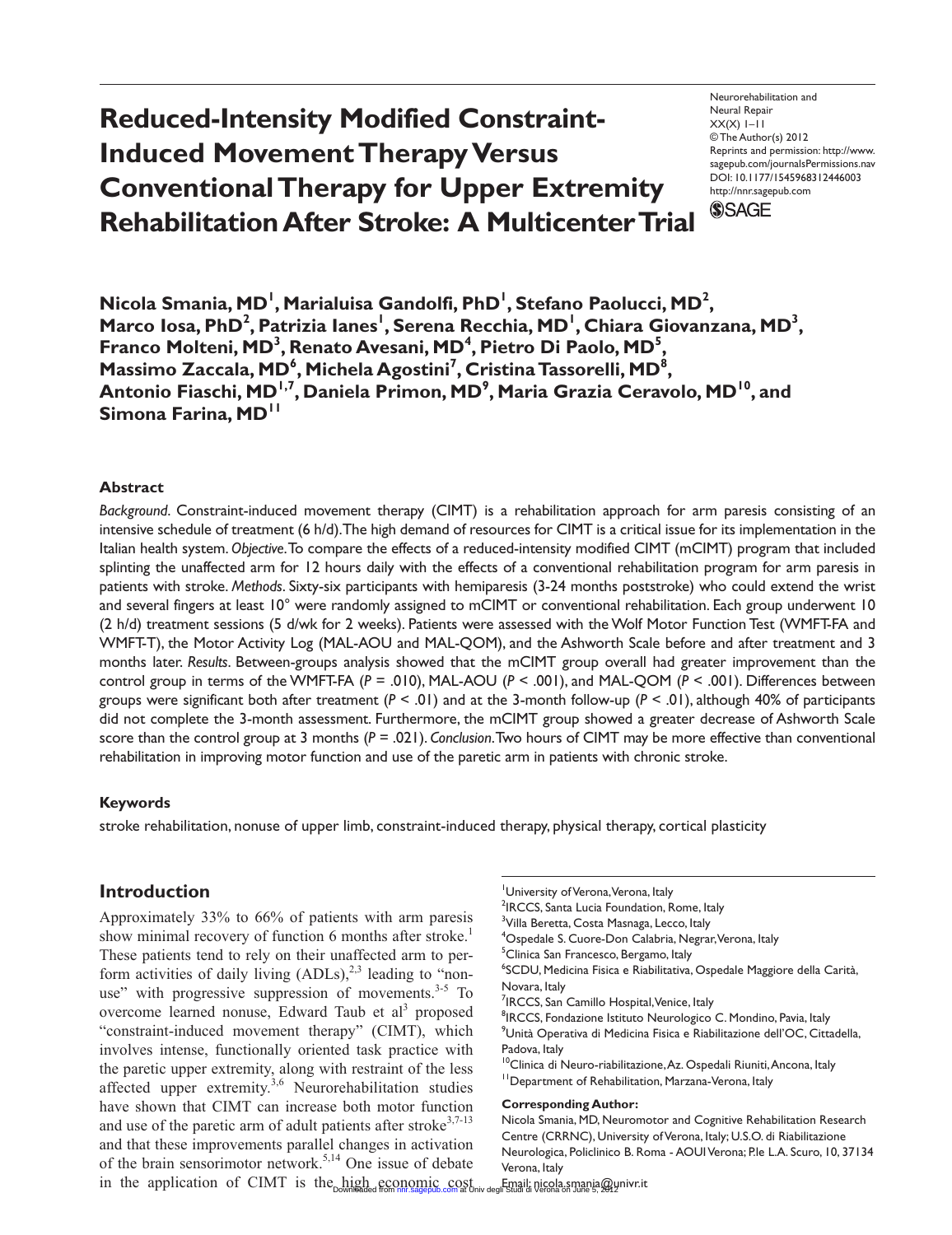because of the great deal of one-to-one therapy (approximately 6  $h/d$ ).<sup>11</sup> This issue is particularly relevant in Italy where funding allocated by the health system to rehabilitation is scarce. To overcome this limitation, modified CIMT (mCIMT) protocols may be more feasible. $9,11-13,15-19$ 

Studies performed on acute<sup>17,20-24</sup> and chronic<sup>9,16,18,25-29</sup> patients with stroke have shown that the mCIMT protocols can be effective in improving both use and function of the affected limb. However, studies with a large sample size and follow-up data are required. $9,12,13$  In addition, the effects of mCIMT on spasticity require clarification.<sup>30,31</sup> We hypothesized that a mCIMT program may induce a greater improvement of function and use of the affected arm than a conventional rehabilitation program used for patients with stroke in Italy.

# **Methods**

#### *Study Design*

This was a multisite randomized control trial (RCT) promoted by the Italian Society of Neurological Rehabilitation (SIRN) involving 9 clinical sites. A steering committee made up of the main investigator of each of the clinical sites made all the decisions concerning the conduct of the study and decided that the main investigator (NS) was responsible for the randomization procedure. If eligible, patients were allocated to the experimental group (EG) or the control group (CG) by means of an automated randomization system (allocation ratio 1:1).<sup>32</sup> The group allocation was concealed using sealed numbered envelopes that were sent to the clinical hospital where the treatment was delivered. The randomization list was locked in a desk drawer accessible only to the main investigator.

# *Patients*

Inclusion criteria

- First-ever ischemic or hemorrhagic stroke (3-24) months poststroke)
- Presence of at least 10° of active wrist extension, at least 10° of thumb abduction/extension, and at least 10° of extension at the level of the metacarpophalangeal and interphalangeal joints in at least 2 digits among the II–III–IV–V fingers (these movements had to be repeated 3 times in 1 minute starting from the resting position)<sup>27</sup>
- Adequate balance while independently standing from a sitting position
- Ability to stand for at least 2 minutes without arm support

• Passive range of motion (ROM) of at least 90 $^{\circ}$  of shoulder flexion and abduction, 45° of shoulder external rotation, −30° of elbow extension, 45° of forearm supination and pronation (from neutral position), 30° of wrist extension and finger extension to neutral such that no metacarpophalangeal joint had a contracture.<sup>33</sup>

#### Exclusion criteria

- Subarachnoid hemorrhage
- Age <18 years or >85 years
- Mini-Mental State Examination<sup>34</sup> score  $\leq$ 23/30
- Motor Activity Log-amount of use<sup>3</sup> score  $\geq$ 2.5
- Visual analog scale for pain<sup>35</sup> score  $\geq$ 4 at the affected arm
- Participation in other pharmacological or rehabilitation studies during the study period
- Treatment of upper limb spasticity (eg, botulinum toxin) in the 3 months prior to the start of the study and/or during its execution
- Motricity Index<sup>36</sup> (MI) pinch grip subscore  $\leq$ 11 or ≥26

All patients were informed of the experimental nature of the study and gave their consent for participation. The study was approved by the Ethics Committee of the IRCCS Santa Lucia, Rome, and subsequently by ethics committees of all sites. The trial was registered in the SIRN clinical trial register (No. 2007/2) and among the scientific research programs of national relevant interest (PRIN) promoted by the Italian Ministry of University and Research (No. 2007MHL4CM).

### *Treatment Procedures*

Prior to the start of the study the steering committee designed the EG (mCIMT) and CG treatment protocols. To ensure uniformity in the delivery of treatment, one therapist from each center was taught the mCIMT treatment protocol and the other was taught the CG protocol.

Participants in both groups received 1-hour, individual treatment sessions as outpatients and 1-hour of household activities 5 days a week (Monday to Friday) for 2 consecutive weeks. In addition, patients in the EG wore a splint on their unaffected arm for at least 12 of their waking hours (Monday to Friday). The splint permitted the unaffected arm to assist in transfers and ambulation (shoulder and elbow movement were permitted), but it prevented use of the hand, forcing the patient to use the affected arm to perform ADLs. Adherence to splint use was controlled by instructing the patient's caregiver to monitor the patient at least 6 times during waking hours. If the patient was found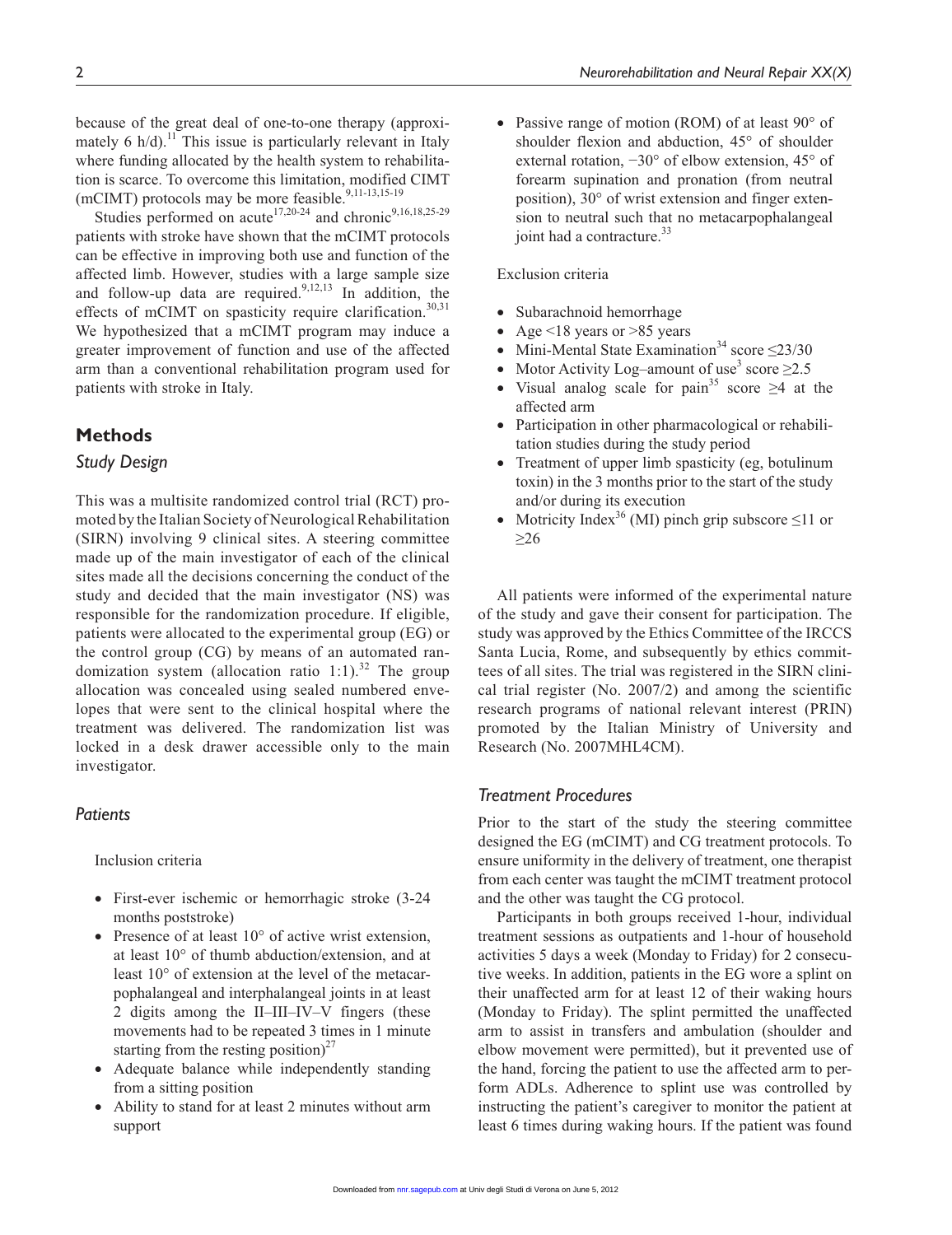without a splint, the caregiver recorded the incident in a time log. If 4 of these incidents occurred, the patient was excluded from the study.

The household activities consisted of 30 functional everyday activities (switching on the light, combing one's hair, etc). The patient, supervised by a caregiver, was required to repeat each activity for approximately 2 minutes, for a total of 1 hour. The caregiver was required to document the start and end time of each therapy session performed at home. The household activities were the same (type of exercises and duration) for both groups. The outpatient treatment was carried out in the morningand the household activities in the afternoon.

# *Experimental Group Training*

Each session consisted of 3 types of activities involving the paretic arm: (*a*) 10 minutes of passive mobilization of the affected arm joints through full ROM to prevent secondary myoarticular damage and give sensory stimulation, (*b*) 40 minutes of training based on "repetitive practice" and "shaping," $37,38$  and (*c*) 10 minutes of standard ADLs activities that were challenging and contextually appropriate.<sup>27,28</sup>

With regard to repetitive practice, a list of fine motor and manipulative gross motor activities that elicit movement behaviors of interest and include a range of functional and play activities were established to engage the patients in active intervention and to sustain attention and motivation. Specific activities were selected by considering (*a*) joint movements with pronounced deficits, (*b*) joint movements that the therapist felt had the greatest potential for improvement, and (*c*) patient's preference for activities that have similar potential for improving identified movements. The tasks were made progressively more difficult as the patient improved in performance by increasing speed or accuracy, increasing repetition, or creating performancesensitive adaptations. Task constraints were adapted to allow success and were removed as one's performance improved. Task performance was recorded, and task-specific structured feedback was provided for encouragement in a consistent manner. Only positive reinforcement was used. Activities belonged to 1 of 6 categories: board games (eg, Connect Four, Hanoi Tower), card games (eg, poker), manipulative games (eg, dominoes), puzzles, arts and crafts (eg, drawing), and gross motor activities (eg, bowling). Each activity was repeated continuously for approximately 10 minutes. An example of repetitive task practice is the popular game "Connect Four"<sup>37</sup> whose motor components involve grasping the disc, appropriately orienting the disc for placement into a slot, bringing the disc to the top of a grid, and releasing the disc into the appropriate slot. Depending on the patient's motor capabilities and designated target movements, the game was structured differently to grade the difficulty of a specific movement (eg, as the patient improved, discs were placed differently so that picking them up was more difficult).

On the other hand, shaping is an operant conditioning method, in which a behavioral objective is approached in small steps, by progressively increasing difficulty. Therapists altered constraints to grade tasks according to target movements they wanted the patient to achieve. The strategies includeed varying temporal (eg, time required for the task), spatial (eg, location of the object), and accuracy constraints. Only positive feedback was given to the participant who was always rewarded with enthusiastic approval for improvement, and never blamed or punished for failure. $6,29$ 

# *Control Group Training*

Each session consisted of 3 types of exercises involving the paretic arm: (*a*) 20 minutes of passive mobilization and stretching of the affected,<sup>39</sup> (*b*) 30 minutes of exercises based on active motility tasks, and (*c*) 10 minutes of standard ADLs activities, as in the EG. $27,28$ 

# *Testing Procedures*

At each research center the same examiner, who was blinded with regard to treatment allocation, evaluated patients enrolled in the study. Patients were specifically asked not to wear the mitt at the evaluation session and it was emphasized that they not discuss their treatment. Examiners were requested to inform their research coordinator if they discovered to which group a patient belonged, and they were periodically questioned by the coordinator about this. To standardize the testing procedures, prior to the start of the study, examiners from all participating centers met and received detailed instructions on how to perform all the clinical tests. Furthermore, a video describing the administration of the Wolf Motor Function Test (WMFT) was given to all the centers participating in the study. Before treatment patients were assessed with the Briggs and Nebes' laterality inventory,<sup>40</sup> the European Stroke Scale<sup>41</sup> (ESS), and the Barthel Index<sup>42</sup> (BI).

At pretreatment, posttreatment, and at 3-month followup patients were assessed by means of primary and secondary outcome measures.

#### *Primary Outcomes*

*Wolf Motor Function Test (WMFT)*. 43,44 The WMFT consists of 15 timed arm movement tasks plus 2 strengthbased tasks (strength tasks were not included in the study). The quality of movement (WMFT-FA) is scored on a 6-point functional ability scale (0 = *does not attempt*, 5 = *normal movement*). The summary score for WMFT-FA is the mean of the scores for each item. Test performance (WMFT-T) measures the time required to complete each task (2 minutes maximum). The summary score for WMFT-T is the median. Minimal clinically important difference values (MCID) for WMFT-FA are as follows: 1.0 point for the affected dominant arm and 1.2 points for the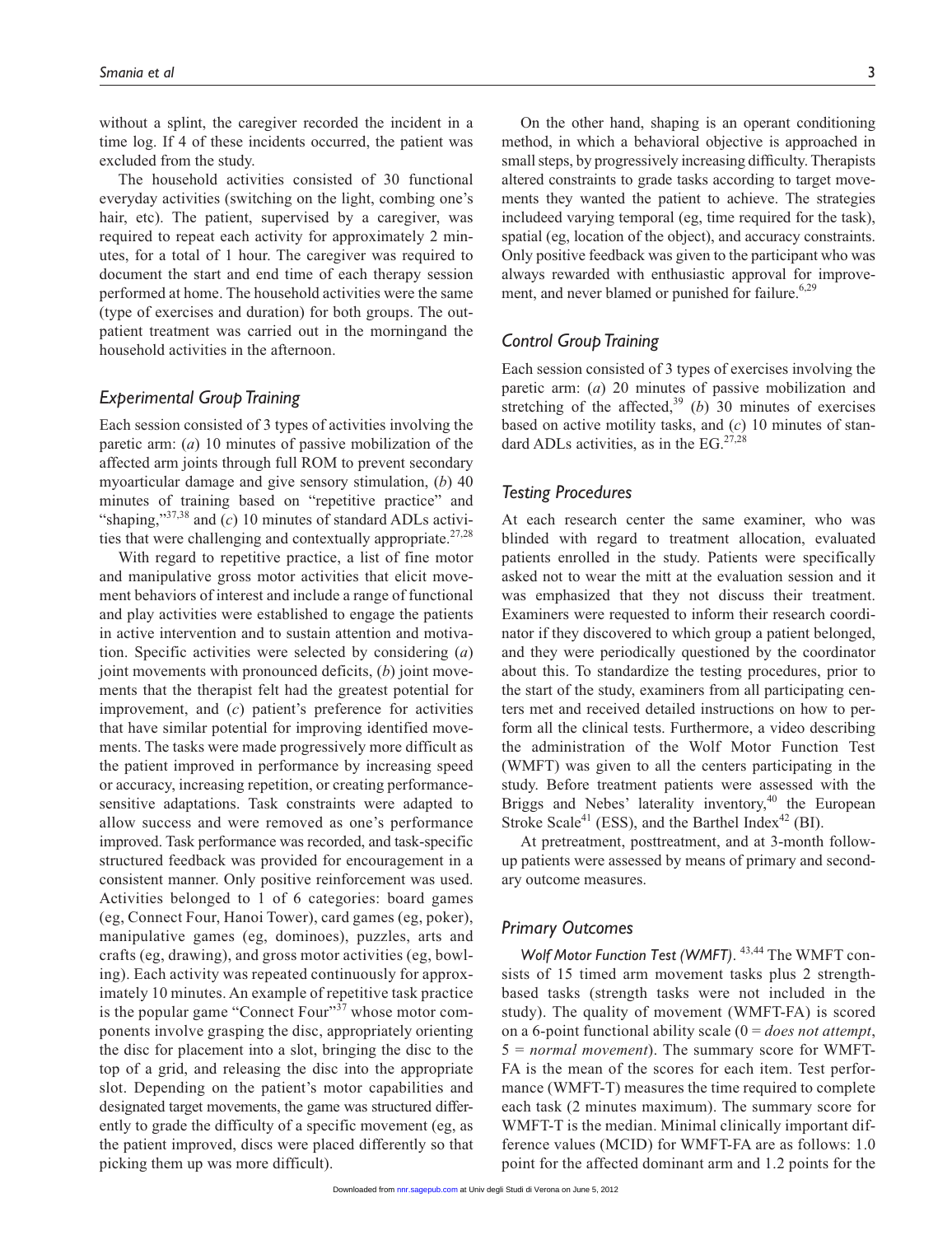affected nondominant side. MCID for WMFT-T  $= 19.0$ seconds.<sup>45</sup>

Motor Activity Log (MAL).<sup>3</sup> A semistructured interview used to assess how the affected arm is used spontaneously to accomplish 30 daily activities outside of the clinical setting (ie, feeding, dressing). For each activity the patient has to rate on a 6-point scale how much (amount of use; MAL-AOU) and how well (quality of movement; MAL-QOM) the activity is performed (0 = *worst performance*, 5 = *best performance*). MCID for MAL-QOM and MAL-AOU: 1.0 points for the affected dominant arm and 1.1 points for the affected nondominant side.<sup>44</sup>

# *Secondary Outcome*

*Ashworth Scale (AS)*. 46 A validated scale that grades the resistance of a relaxed limb to rapid passive stretch in 5 stages (range score  $0-4$ ;  $0 = no$  *increase in muscle tone*,  $4 =$ *joint is rigid in flexion or extension*). Paretic arm elbow spasticity was evaluated in our study.

#### *Sample Size*

The largest CIMT study is the EXCITE randomized controlled trial. $27$  Unfortunately, this study did not report the standard deviation for the raw outcome measure values. However, using the mean values of their outcome measures recorded at the end of treatment for the 2 groups (one treated with CIMT vs a control group), and hypothesizing conceivable standard deviations of approximately 25% of these mean values, we computed the sample size needed for our study. Setting the α level at 5% and β level at 80%, we found that a sample size of 62 patients was needed in terms of WMFT-FA, 4 in terms of WMFT-T, 16 in terms of MAL-AOU, and 24 in terms of MAL-QOM. Since 62 was the value for which all the differences resulted in significant values, we chose a sample size of at least 62 patients. Subsequently, we included 66 patients to take into account possible dropouts.

# *Statistical Analysis*

An intention-to-treat analysis was used. The last observation carried forward method was used to handle the missing data, substituting them with the last available value (a complete case analysis, using only the patients with complete data, was also performed to verify the validity of the results). Since our data were normally distributed (after visual and descriptive inspection), we used parametric tests for inferential statistics. Student *t* test for independent samples was used to test the homogeneity of the groups before the study. A repeated-measure analysis of variance model was carried out by using "Time" as a within-group factor to evaluate within-group changes over time, "Group" as between-group factor to evaluate the main differences

between the 2 groups, and the interaction of Time  $\times$  Group was evaluated to assess the potential differences between groups in terms of changes over time. Post hoc comparisons were carried out by using a 2-tailed Student *t* test for unpaired data to assess the significance of the differences between groups for each of the 3 assessments (performed before, after treatment, and at 3-month follow-up). The  $\alpha$ level for significance was set at .05 for first level of analysis. The Bonferroni correction was used in multiple comparisons ( $P < .025$ ).<sup>47</sup> Odds ratio was computed between the EG and CG on the number of patients who demonstrated an improvement that exceeded the MCID.

Statistical analysis was carried out using the SPSS for Windows statistical package, version 16.0. The clinical relevance of changes in the primary outcome scores after treatment and at follow-up was evaluated according to the MCID values estimated by Lang et al.<sup>45</sup>

# **Results**

Between March 2007 and December 2008, 66 outpatients were randomized in the EG ( $n = 34$ ) or CG ( $n = 32$ ; Figure 1). Four patients in the EG and 3 patients in the CG did not receive the allocated intervention and withdrew from the study (Figure 1). Thus, 59 patients received the experimental (n = 30) or control (n = 29) treatment. At follow-up, 13 patients in the EG and 10 patients in the CG withdrew from the study because of medical complications or uncooperativeness (Figure 1). The dropout rate was quite higher than that hypothesized in the study design. No examiners discovered to which group their patients belonged. Patients' demographic and clinical characteristics are detailed in Table 1.

At the before treatment evaluation, age, education, length of illness, ESS score, ESS upper limb subscore, MI upper limb subscore, MAL-AOU and MAL-QOM scores, and WMFT-FA and WMFT-T were not statistically different between groups (Table 1).

#### *Primary Outcomes*

Between-group comparisons showed statistically significant differences for the WMFT-FA (interaction of Time  $\times$ Group, *P* = .010), MAL-AOU (*P* < .001), and MAL-QOM  $(P < .001)$ . These differences were significant both after treatment ( $P < .01$ ) and at 3-month follow-up ( $P < .01$ ).

The interaction of Time  $\times$  Group was not significant in the WMFT-T probably because of the high standard deviation observed in this parameter Figure 2).

The standard deviations were similar to that hypothesized during sample size computation for the WMFT-FA and both MAL scores, whereas it was substantially higher than that hypothesized for the WMFT-T. Both groups showed an overall significant improvement in performance on all outcome measures (Table 2 and Figure 2).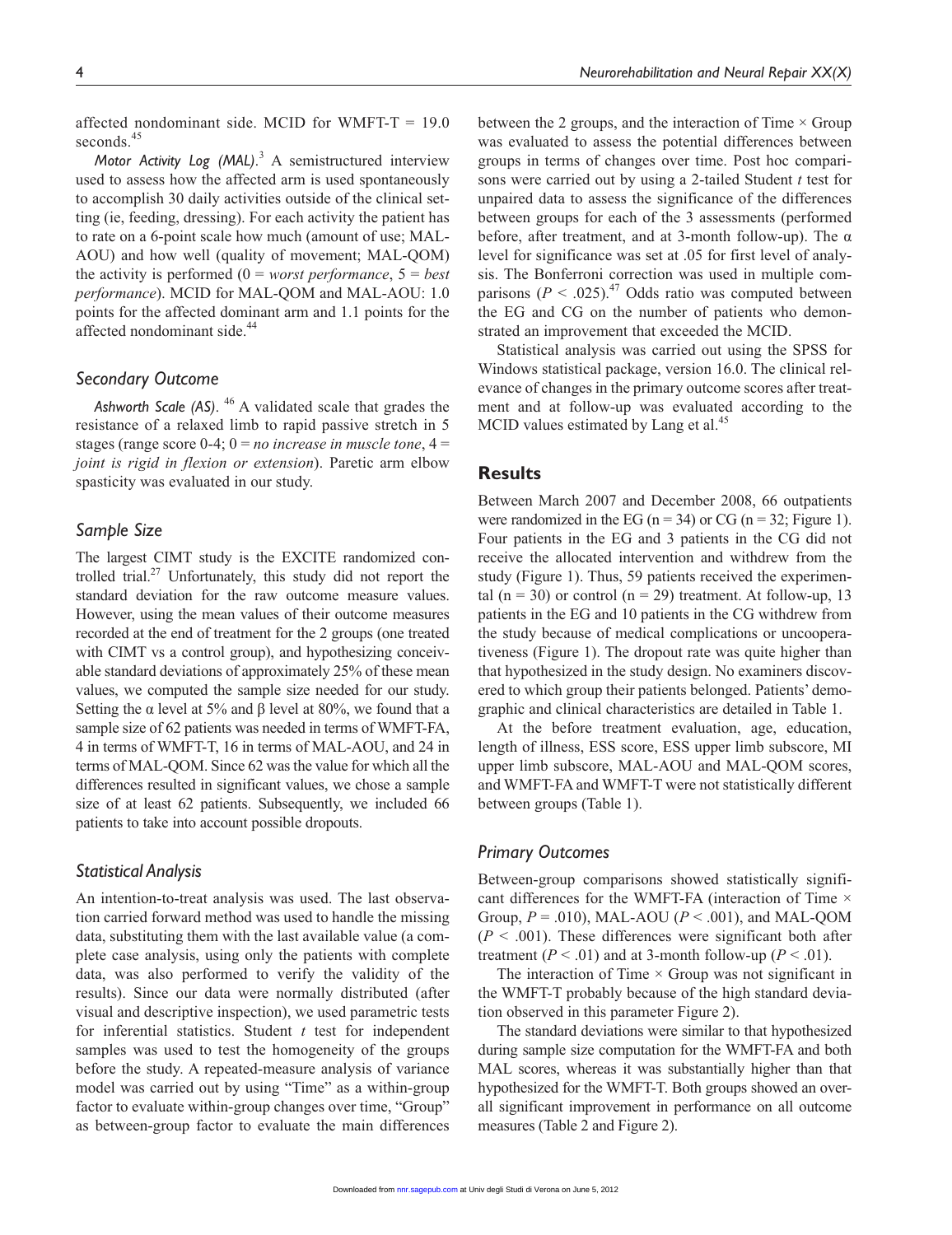

**Figure 1.** Flow diagram of the study.

All results were also confirmed when complete-case analyses were performed.

After the intervention phase the difference found in the EG for WMFT-FA tended to the MCID (0.81 instead of 1.0)

whereas at follow-up it was ahead of the estimated score (−1.39). In contrast, the CG did not reach the MCID after the intervention phase or after the follow-up phase. As to WMFT-T, both groups did not achieve the MCID after both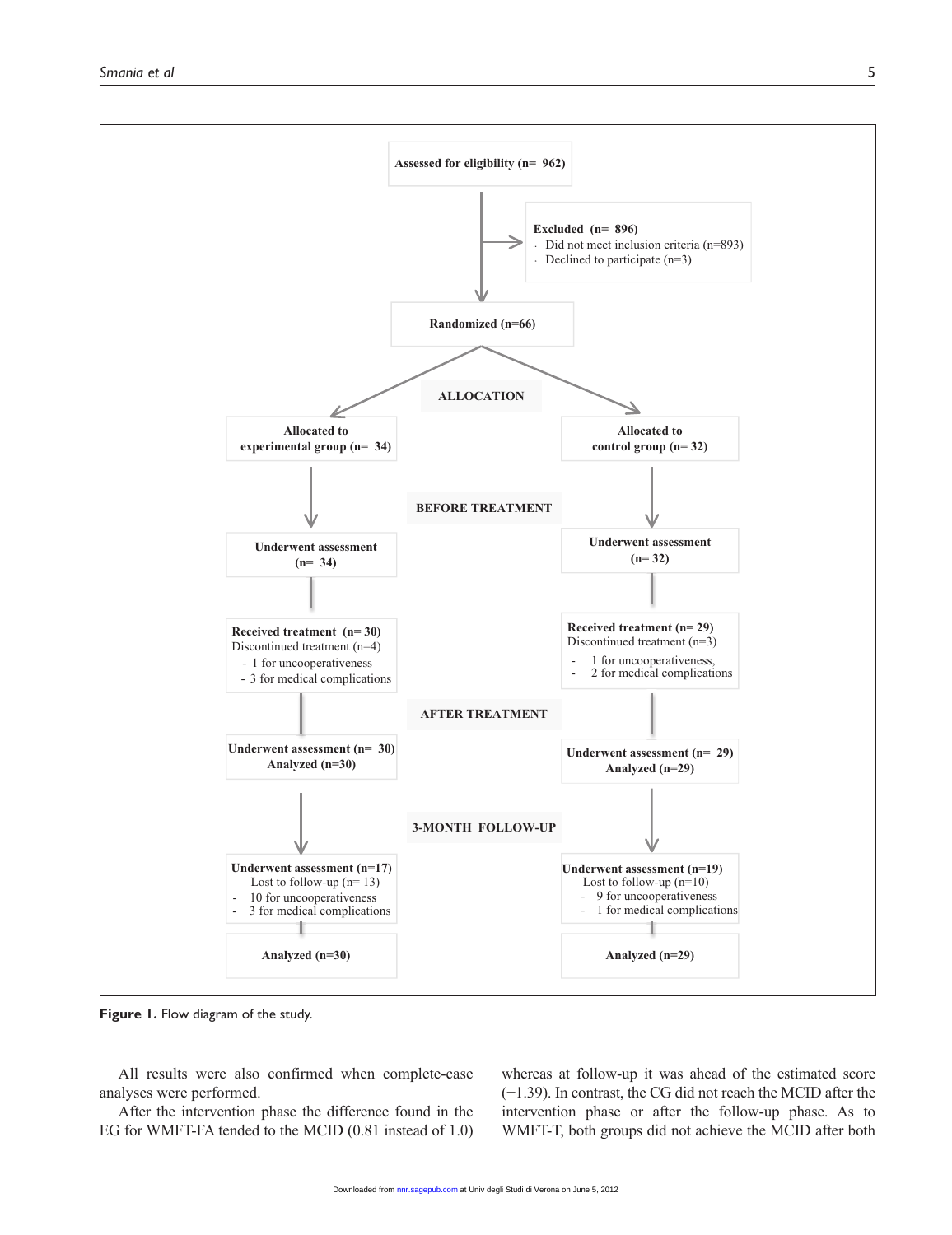|                            | <b>Experimental Group</b><br>$(n = 30)$ | Control Group<br>$(n = 29)$ | $P$ Value $(t, df)$ |
|----------------------------|-----------------------------------------|-----------------------------|---------------------|
| Age in years               |                                         |                             |                     |
| Mean (SD)                  | 63.93 (9.56)                            | 68.25 (12.68)               | $.10(-1.664, 57)$   |
| Range                      | 32-78                                   | 33-84                       |                     |
| Sex, male/female           | 26/4                                    | 23/6                        |                     |
| Handedness, right/left     | 28/2                                    | 28/1                        |                     |
| Ischemic stroke; n (%)     | 25 (83.33)                              | 25 (86.2)                   |                     |
| Time from stroke in months |                                         |                             |                     |
| Mean (SD)                  | 11.10(8.91)                             | 9.38(7.78)                  | $.75 (-0.317, 57)$  |
| Range                      | $3 - 24$                                | $3-24$                      |                     |
| Side of paresis,           |                                         |                             |                     |
| left/right                 | 16/14                                   | 16/13                       |                     |
| ESS total score (0-100)    |                                         |                             |                     |
| Mean (SD)                  | 82.20 (7.65)                            | 78.65 (9.69)                | .10(1.658, 57)      |
| Range                      | $61 - 95$                               | 54-94                       |                     |
| ESS UL subscore (0-24)     |                                         |                             |                     |
| Mean (SD)                  | 15.37 (2.88)                            | 14.03(2.71)                 | .16(1.414, 57)      |
| Range                      | $8 - 19$                                | $9 - 19$                    |                     |
| MI UL subscore (0-33)      |                                         |                             |                     |
| Mean (SD)                  | 63.6 (13.99)                            | 57.51 (10.82)               | .07(1.863, 57)      |
| Range                      | 30-85                                   | 34-77                       |                     |
| WMFT-FA (0-5)              |                                         |                             |                     |
| Mean (SD)                  | 2.81(0.87)                              | 2.40(0.81)                  | $.06$ (1.883, 57)   |
| Range                      | $1.05 - 4.23$                           | $1.17 - 4.52$               |                     |
| WMFT-T in seconds          |                                         |                             |                     |
| Mean (SD)                  | 11.16 (15.29)                           | 23.27 (29.90)               | $.06$ (-1.908, 54)  |
| Range                      | $1.09 - 74$                             | $1.78 - 120$                |                     |
| <b>MAL-AOU (0-5)</b>       |                                         |                             |                     |
| Mean (SD)                  | 1.45(0.79)                              | 1.25(0.39)                  | .23 (1.207, 57)     |
| Range                      | $0.26 - 2.86$                           | $0.43 - 2.2$                |                     |
| MAL-QOM (0-5)              |                                         |                             |                     |
| Mean (SD)                  | 1.41(0.82)                              | 1.21(0.34)                  | $.23$ (1.215, 57)   |
| Range                      | $0.2 - 3.03$                            | $0.7 - 2.2$                 |                     |
| AS score (0-4)             |                                         |                             |                     |
| Mean (SD)                  | 0.73(1.05)                              | 0.74(0.66)                  | $.97 (-0.035, 57)$  |
| Range                      | $0 - 3$                                 | $0 - 3$                     |                     |

**Table 1.** Demographic and Clinical Features of the Patient Groups

Abbreviations: SD, standard deviation; n, number; ESS, European Stroke Scale (higher scores indicate better function); UL, upper limb; MI, Motricity Index (higher scores indicate better function); WMFT-FA, Wolf Motor Function Test–functional ability; WMFT-T, Wolf Motor Function Test–performance; MAL-AOU, Motor Activity Log–amount of use; MAL-QOM, Motor Activity Log–quality of movement; AS, Ashworth Scale (higher scores indicate worst function).

the intervention and follow-up phase. With regard to MAL-QOM, the EG achieved the MCID after both the intervention and the follow-up phase, whereas the CG did not reach MCID. Table 3 reports the number of patients who exceeded the threshold defined by MCID with the relevant odds ratios.

# This difference between groups was significant only at 3-month follow-up  $(P = .021)$ . However, this significant difference was not found when complete-case analysis was used. The AS revealed a decrease in spasticity in both groups (Table 2).

# *Secondary Outcomes*

Between-groups comparisons showed statistically significant differences in the AS (interaction of Time  $\times$  Group,  $P = .016$ ).

# **Discussion**

The results of the present study suggested that a mCIMT training program could improve function and use of the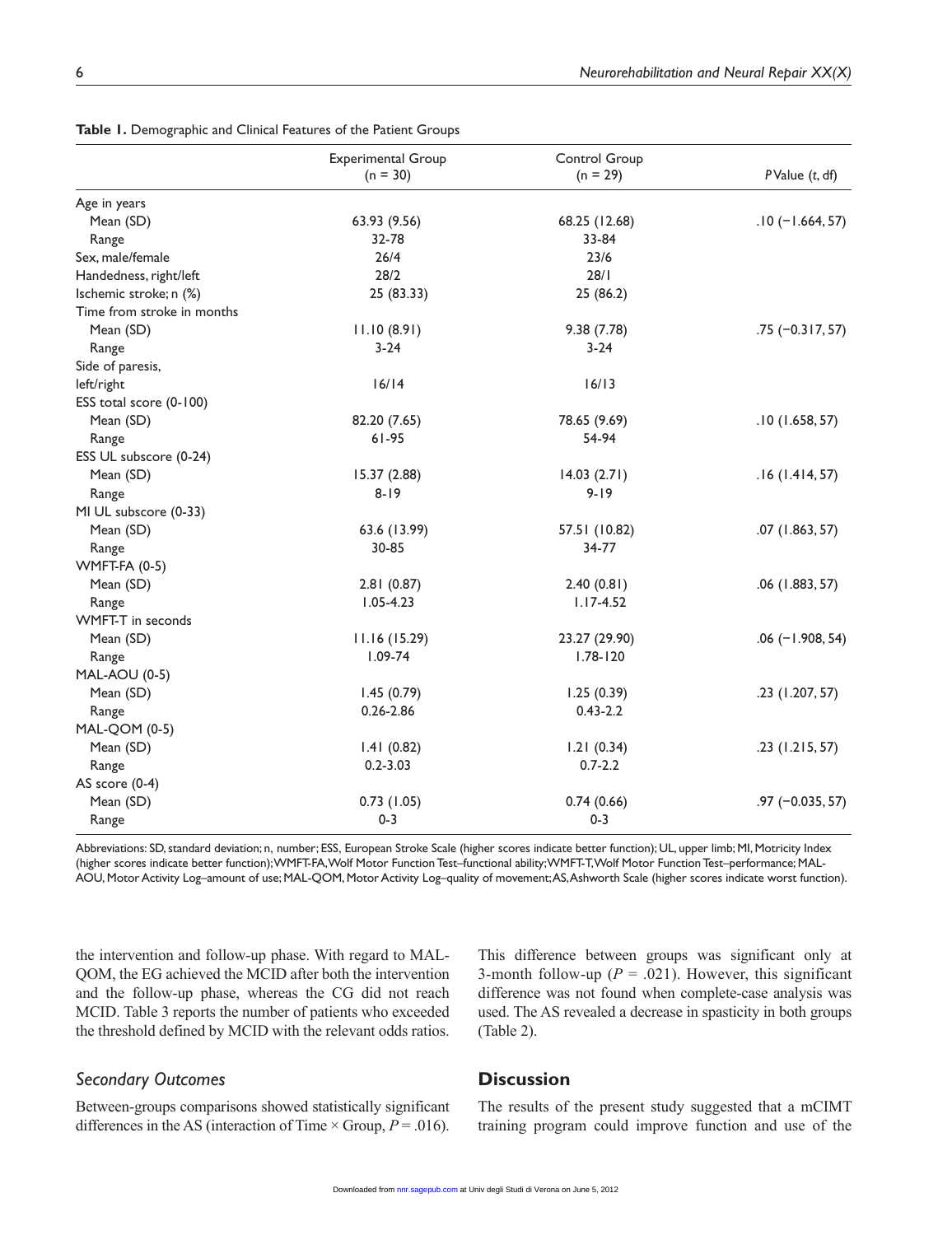

**Figure 2.** Mean performance and standard errors at primary and secondary outcome measures. Abbreviations: WMFA, Wolf Motor Function Test–functional ability scale; WMFT-T, Wolf Motor Function Test–performance; MAL-AOU, Motor Activity Log–amount of use; MAL-QOM, Motor Activity Log–quality of movement; AS, Ashworth Scale; FU, follow-up.

affected arm more than a conventional rehabilitation program in outpatients with chronic stroke. In the past 2 decades this field of rehabilitation research has focused mainly on verifying the effects of traditional CIMT proto- $\text{cols.}^{9,21}$  However, in many countries, the scarce resources allocated to rehabilitation services by health care systems limits the applicability of such an intensive training. Therefore, mCIMT protocols consisting of a reduced restraint time and/ or a shortened training period (reduced duration of each single session or reduced sessions frequency) have been put forward.<sup>9,11-13,15-19</sup>

A Cochrane review taking into account the effects of both types of CIMT protocols (traditional CIMT and mCIMT) showed an overall improvement in arm motor function and use (amount of use and quality of use) as a main outcome.<sup>9</sup> On the contrary, no effect on quality of life was found. Also, this review showed a reduction of the patient's disability after treatment although it did not persist in the long term.<sup>9</sup> Authors suggested that future studies should include high-quality RCTs with larger sample sizes and that the long-term effect of treatment should be evaluated.<sup>9</sup>

A recent systematic review<sup>13</sup> comparing the effects of mCIMT protocol versus traditional rehabilitation included 13 RCTs, involving 278 patients. Results showed that patients receiving mCIMT had higher scores in terms of arm function

tests (Fugl-Meyer Assessment and Action Research Arm Test) and on the MAL-AOU and MAL-QOM. The authors concluded that mCIMT could be a feasible alternative intervention for patients with arm dysfunction after a stroke. However, they highlighted that most of the trials included in the review had small sample sizes and that there were shortcomings in the methodological quality in the selected studies.13 Indeed, some studies did not describe the randomization process and allocation concealment was unclear in most studies, with only a partial use of blinding. $^{13}$ 

An additional study, not included in the previous review, is a large mCIMT RCT performed by Wu et  $al<sup>18</sup>$  aimed at comparing the efficacy of distribuited CIMT, bilateral arm training (BAT), and control treatment (CT) mainly based on neurodevelopmental treatment. Sixty-six patients with chronic stroke were randomized to receive mCIMT ( $n = 22$ ), BAT ( $n = 22$ ), or CT ( $n = 22$ ). Each group received treatment for 2 h/d, 5 d/wk for 3 weeks. The mCIMT group used a mitt to restrict the unaffected hand for 6 hours per day and intensively trained the affected arm in functional tasks. Outcome measures included the WMFT, the MAL, and kinematic variables during unilateral and bilateral tasks. After treatment, the mCIMT group had decreased WMFT scores and higher functional ability scores than CT patients. Furthermore, the mCIMT group demonstrated a better performance in the affected arm amount-of-use and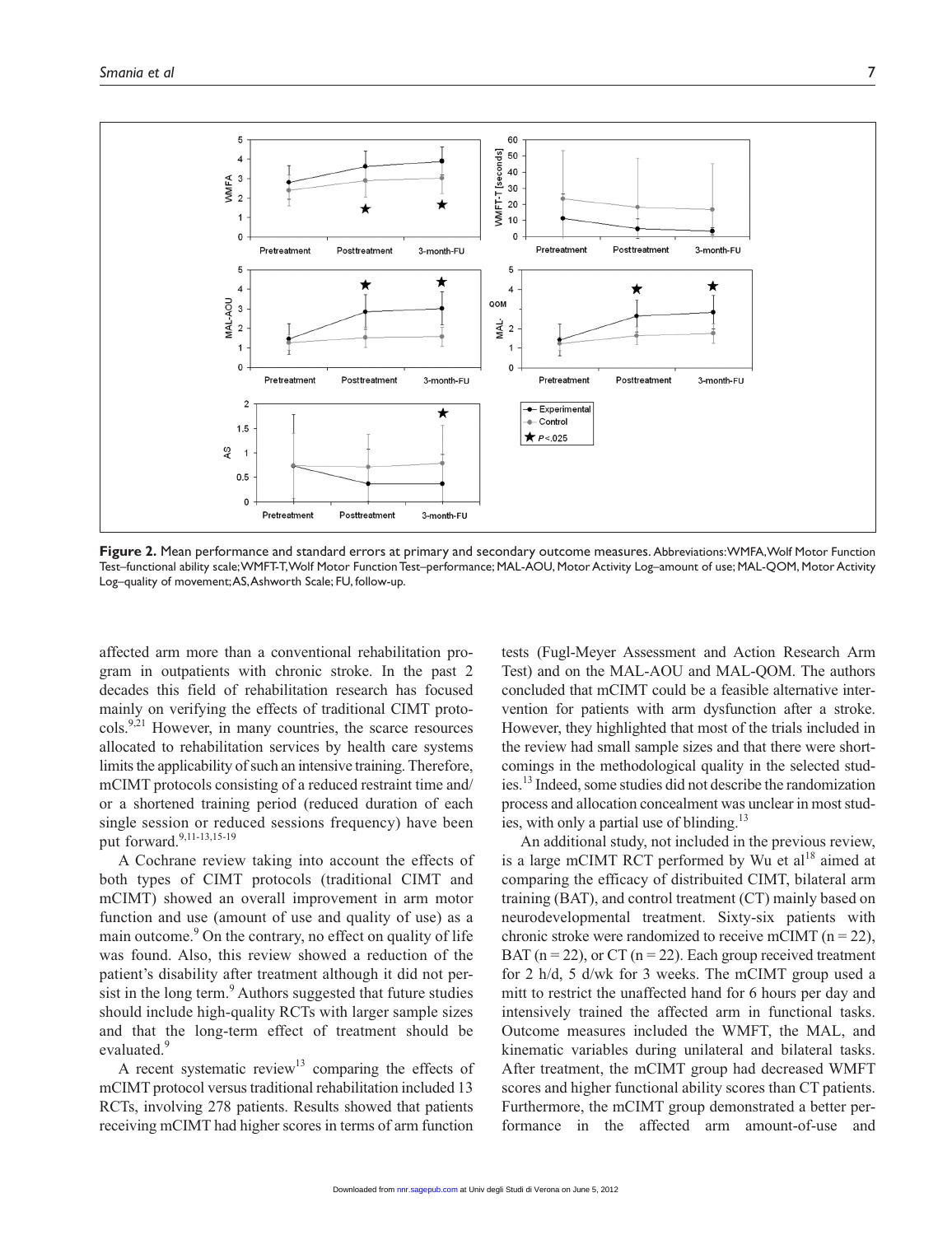| $\dot{\varsigma}$<br>ׇ֠ |
|-------------------------|
|                         |
|                         |
|                         |
|                         |
|                         |
| :<br>,<br>,<br>,        |
|                         |
| ;<br>;                  |
|                         |
|                         |
| I                       |
| l                       |
|                         |
|                         |
| ī                       |

| 근<br>$\frac{5}{2}$<br>Differences<br>Between-<br>Group<br>$52.14 \le 0.001^8 \le 0.001^8$<br>$25.34 \le 0.01^{a} \le 0.01^{a}$<br>$.002^{a}$<br>After<br>.064<br>$\frac{5}{2}$<br>$3.90$ $0.23$ <sup>3</sup> $4.27$ $0.16$ <sup>3</sup><br>$010^{a}$<br>822<br>Interaction<br>Group <sup>x</sup><br>Time<br>0.19<br>4.75<br>$F_{2,114}$<br>$< .001a$ 115.56 $< .001a$<br>$< 0.01a$ 117.78 $< 0.01a$<br>$20.50 \le 0.001^a$<br>$70.25 \le 0.01^a$<br>Time Within-<br>Subjects<br>$F_{2,1114}$<br>.028 <sup>a</sup><br>$\frac{1}{2}$<br>$-0.30(-0.80, 0.20)$ 2.11 .151<br>Between-<br>Subjects<br>Group<br>38.43<br>24.06<br>$-13.39(-25.2, -1.6)$ $-12.87(-23.4, -2.3)$ 5.12<br><b>12.09</b><br>$F_{1.57}$<br>1.04(0.62, 1.45)<br>1.41(0.96, 1.87)<br>1.08(0.62, 1.54)<br>군<br>95% Cl Between-Group Difference; Mean (LB, UB)<br>$-0.34(-0.70, 0.02)$<br>1.32(0.94, 1.70)<br>1.00(0.65, 1.35)<br>0.71(0.28, 1.14)<br>Intervention Phase<br>After<br>$-0.01(-0.47, 0.45)$<br>$0.20(-0.13, 0.52)$<br>$0.20(-0.13, 0.53)$<br>$0.41(-0.03, 0.85)$<br>$-12.11 (-24.8, 0.6)$<br><b>Before</b><br>$3.14(1.53)$ 15.99 (23.27)<br>0.85(0.87)<br>1.60(0.52)<br>1.75(0.55)<br>3.01 (0.75)<br>ပ္ပ<br>3-Month FU<br>Mean (SD)<br>3.04 (0.85)<br>0.55(0.66)<br>4.05 (0.53)<br>2.83 (0.85)<br>S<br>23.27 (29.20) 4.82 (6.13) 18.21 (30.47)<br>2.92 (0.86)<br>1.53(0.51)<br>1.64(0.45)<br>0.70(0.67)<br>ပ္ပ<br>Mean (SD)<br>After<br>$2.40(0.81)$ 3.62 (0.78)<br>$0.74(0.66)$ $0.36(0.71)$<br>$1.25(0.39)$ 2.85 $(0.88)$<br>2.64 (0.82)<br>ပ္မ<br>1.21(0.34)<br>U<br>Mean (SD)<br><b>Before</b><br>1.16(15.29)<br>(1.04)<br>1.45(0.79)<br>2.81 (0.87)<br>1.41(0.82)<br>ပ္ပ<br>$(0-5)$ |  |  |  |  |  |  | Repeated-Measures ANOVA |  | Post Hoc<br>Analysis |                     |
|----------------------------------------------------------------------------------------------------------------------------------------------------------------------------------------------------------------------------------------------------------------------------------------------------------------------------------------------------------------------------------------------------------------------------------------------------------------------------------------------------------------------------------------------------------------------------------------------------------------------------------------------------------------------------------------------------------------------------------------------------------------------------------------------------------------------------------------------------------------------------------------------------------------------------------------------------------------------------------------------------------------------------------------------------------------------------------------------------------------------------------------------------------------------------------------------------------------------------------------------------------------------------------------------------------------------------------------------------------------------------------------------------------------------------------------------------------------------------------------------------------------------------------------------------------------------------------------------------------------------------------------------------------------------|--|--|--|--|--|--|-------------------------|--|----------------------|---------------------|
| (seconds)<br>$(0-5)$<br>$(0-5)$                                                                                                                                                                                                                                                                                                                                                                                                                                                                                                                                                                                                                                                                                                                                                                                                                                                                                                                                                                                                                                                                                                                                                                                                                                                                                                                                                                                                                                                                                                                                                                                                                                      |  |  |  |  |  |  |                         |  |                      |                     |
| <b>MU-DOM</b><br>MAL-AOU<br>WMFT-FA<br>Outcome<br><b>MMFT-T</b><br>Variables<br>AS (0-4)                                                                                                                                                                                                                                                                                                                                                                                                                                                                                                                                                                                                                                                                                                                                                                                                                                                                                                                                                                                                                                                                                                                                                                                                                                                                                                                                                                                                                                                                                                                                                                             |  |  |  |  |  |  |                         |  |                      |                     |
|                                                                                                                                                                                                                                                                                                                                                                                                                                                                                                                                                                                                                                                                                                                                                                                                                                                                                                                                                                                                                                                                                                                                                                                                                                                                                                                                                                                                                                                                                                                                                                                                                                                                      |  |  |  |  |  |  |                         |  |                      |                     |
|                                                                                                                                                                                                                                                                                                                                                                                                                                                                                                                                                                                                                                                                                                                                                                                                                                                                                                                                                                                                                                                                                                                                                                                                                                                                                                                                                                                                                                                                                                                                                                                                                                                                      |  |  |  |  |  |  |                         |  |                      | $1001$ <sup>a</sup> |
|                                                                                                                                                                                                                                                                                                                                                                                                                                                                                                                                                                                                                                                                                                                                                                                                                                                                                                                                                                                                                                                                                                                                                                                                                                                                                                                                                                                                                                                                                                                                                                                                                                                                      |  |  |  |  |  |  |                         |  |                      |                     |
|                                                                                                                                                                                                                                                                                                                                                                                                                                                                                                                                                                                                                                                                                                                                                                                                                                                                                                                                                                                                                                                                                                                                                                                                                                                                                                                                                                                                                                                                                                                                                                                                                                                                      |  |  |  |  |  |  |                         |  |                      | 5001 <sup>a</sup>   |
|                                                                                                                                                                                                                                                                                                                                                                                                                                                                                                                                                                                                                                                                                                                                                                                                                                                                                                                                                                                                                                                                                                                                                                                                                                                                                                                                                                                                                                                                                                                                                                                                                                                                      |  |  |  |  |  |  |                         |  |                      | 1001                |
|                                                                                                                                                                                                                                                                                                                                                                                                                                                                                                                                                                                                                                                                                                                                                                                                                                                                                                                                                                                                                                                                                                                                                                                                                                                                                                                                                                                                                                                                                                                                                                                                                                                                      |  |  |  |  |  |  |                         |  |                      | $.021^{a}$          |

MA\_QOM,Moor Activity Log-quality of movement;AS,Asiworth Scale;Cl,confidence interval;LB,Iower bound;UB,upper bound;EG,experimental group;CG,control group;ANOVA,analysis of variance; F<sub>.,7</sub> = F-ratio and corresponding degr MAL-QOM, Motor Activity Log-quality of movement;AS,Ashworth Scale; CI, confidence interval; LB, lower bound; UB, upper bound; EG, experimental group; CG, control group;ANOVA, analysis of variance;F, = F-ratio and correspon

aStatistically significant. For repeated-measures ANOVA, *P* value significant if <.05. For post hoc analysis *P* value significant if <.025 for Bonferroni correction.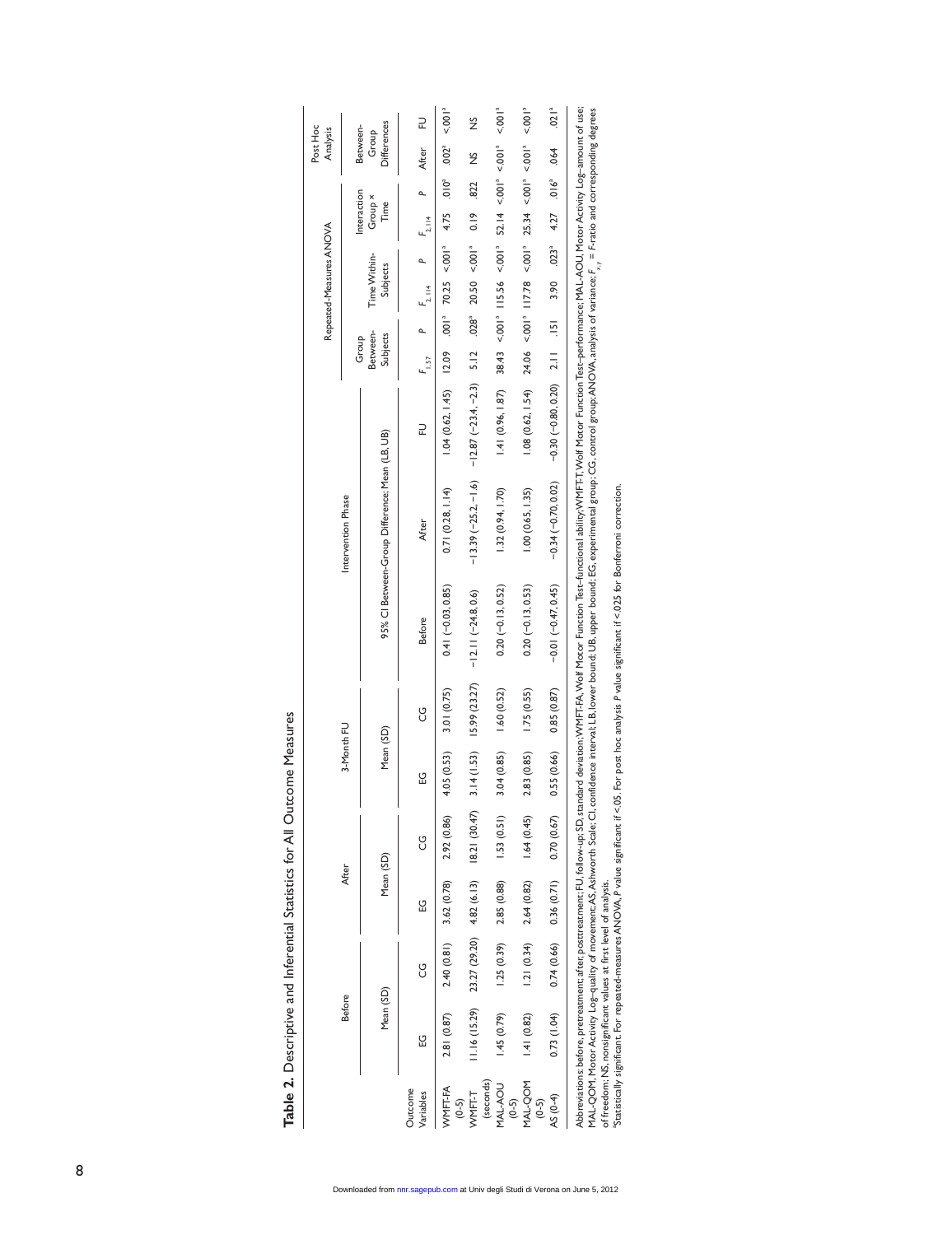|                         |                 | After         |       |         | 3-Month FU    |               |      |        |
|-------------------------|-----------------|---------------|-------|---------|---------------|---------------|------|--------|
| Outcome Variables       | EG ( $n = 30$ ) | $CG (n = 29)$ | OR    | $P^a$   | EG $(n = 20)$ | $CG (n = 20)$ | OR   | $D^a$  |
| <b>WMFT-FA (0-5)</b>    | $\overline{12}$ |               | 2.32  | .054    | 13            | 6             | 2.17 | .027   |
| <b>WMFT-T (seconds)</b> | 4               |               | 3.87  | . 173   |               | 3             | 0.67 | .633   |
| <b>MAL-AOU (0-5)</b>    | 20              |               | 19.33 | < 0.001 | 16            | 0             | Inf. | < .001 |
| <b>MAL-QOM (0-5)</b>    | و ا             |               | 9.18  | < 0.01  | 15            | 4             | 3.75 | < 0.01 |

**Table 3.** Number of Patients Who Exceeded the Minimal Clinically Important Change

Abbreviations: After, posttreatment; FU, follow-up; WMFT-FA, Wolf Motor Function Test–functional ability; WMFT-T, Wolf Motor Function Test–performance; MAL-AOU, Motor Activity Log–amount of use; MAL-QOM, Motor Activity Log–quality of movement; EG, experimental group; CG, control group; OR, odds ratio.

a *P* significant if <.05.

quality-of-movement scores (MAL) than the BAT and CT groups. As to kinematic variables, the BAT and mCIMT groups had better performance on movement smoothness than the CT group. However, the BAT group generated greater force at movement initiation than both the mCIMT and CT groups. The study by Wu et  $al^{18}$  confirms that an mCIMT protocol may be more appropriate to improve functional ability and use of the affected arm compared to BAT or treatment mainly based on neurodevelopmental treatment (CT) or BAT. However, as in many CIMT and mCIMT studies, the lack of a follow-up assessment did not allow the long-term persistence of the superiority of the mCIMT protocol used by Wu et al.

The present study suggests the efficacy of mCIMT protocol, in accordance with the findings of the aforementioned studies. Moreover, it is 1 of the largest 2-arm RCTs to compare the effects of a mCIMT protocol with those of conventional arm rehabilitation in patients with stroke. Furthermore, this research was designed to be one of the few studies that included a follow-up assessment (at 3 months after treatment). Unfortunately, the strength of our results at followup was limited by the high dropout rate.

An additional feature of the present study is that the improvement of the EG reached a value higher than the MCID for MAL-scores.<sup>45</sup> Moreover, the odds ratio was greater than 2 for all the primary outcome measures, apart from the WMFT-T, in EG compared with the CG. This means that patients in this study treated with mCIMT were 2 times more likely to experience an improvement that can provide a perceivable benefit in their life in terms of motor and functional abilities than the CG. On the other hand, the time to execute a task was not importantly improved in both groups, without significant differences between them. It is difficult to compare the previous mCIMT studies with the present RCT because of some relevant methodological differences. The first main discrepancy is that the amount of restraining time during waking hours was generally lower compared to our study (5-6 h/d vs 12 h/d in our study). The only exception is the study by Boake et al,  $2<sup>1</sup>$ 

where the restraining time was 90% of waking hours.<sup>9</sup> However, in that study patients received an additional hour of daily treatment (3 h/d vs 2 h/d in our study) and were both inpatients and outpatients. A second remarkable difference from previous studies consists of the type of activities used to train the paretic arm. Indeed, activities varied consistently among the studies, ranging from ADL activities, functional tasks, shaping, to proprioceptive muscular facilitation stimulation. $9,12$ 

A drawback of the present study is that because of the different types of training performed in the EG and CG (mCIMT vs conventional rehabilitation), neither the specific effects of treatment intensity (2 h/d vs 6 h/d in the traditional CIMT) nor the effect of the restraining procedure per se, could be tested. However, this was not the aim of the present study. Indeed, we intended to compare the effect of a reduced intensity mCIMT program with the effects of a conventional rehabilitation program used in Italy.

The main limitations of this study are the lack of a longterm (6 months and 1 year) follow-up, the high rate of patient dropout at the 3-month follow-up, and the lack of outcome measures of disability. Regarding the dropout rate, it was quite higher than that hypothesized in the study design as some patients did not perform the follow-up evaluation. Indeed, during the intervention phase, the dropout rate was lower because patients and their caregivers were very motivated for rehabilitation. In contrast, they lacked motivation to travel to the rehabilitation center just to perform the clinical evaluation at follow-up. This high dropout rate at follow-up did not allow us to make any meaningful interpretations regarding influence of mCIMT on spasticity, since the last observation carried forward method suggested a significant result but complete-case analyses did not. Further studies are needed to address if mCIMT can modify spasticity differently than conventional rehabilitation.<sup>30,31</sup> Another weakness of the present study is the lack of a detailed patient diary to monitor the intensity of the household training. To conclude, the results of the present study suggest that the mCIMT protocol used may be more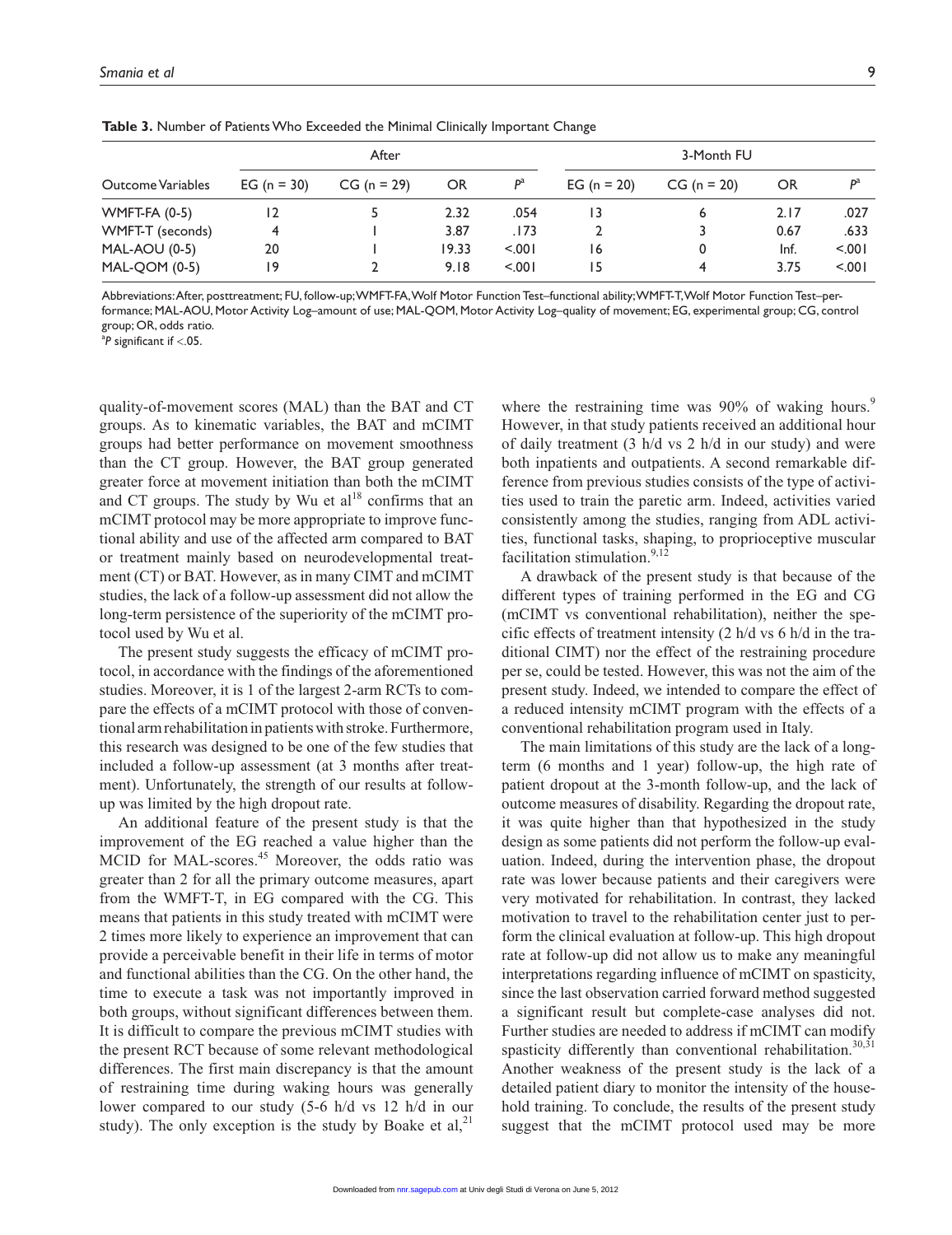effective compared with conventional rehabilitation in patients with chronic stroke. Further studies are required to compare the effects of mCIMT programs with traditional CIMT and to investigate the very long-term effects of this rehabilitative procedure.

#### **Declaration of Conflicting Interests**

The author(s) declared no potential conflicts of interest with respect to the research, authorship, and/or publication of this article.

### **Funding**

The author(s) received no financial support for the research, authorship, and/or publication of this article.

#### **References**

- 1. Nijland RH, van Wegen EE, Harmeling-van der Wel BC, Kwakkel G; EPOS Investigators. Presence of finger extension and shoulder abduction within 72 hours after stroke predicts functional recovery: early prediction of functional outcome after stroke: the EPOS cohort study. *Stroke*. 2010;41:745-750.
- 2. McCombe Waller S, Whitall J. Bilateral arm training: why and who benefits? *NeuroRehabilitation*. 2008;23:29-41.
- 3. Taub E, Miller NE, Novack TA, et al. Technique to improve chronic motor deficit after stroke. *Arch Phys Med Rehabil*. 1993;74:347-354.
- 4. Hamzei F, Liepert J, Dettmers C, Weiller C, Rijntjes M. Two different reorganization patterns after rehabilitative therapy: an exploratory study with fMRI and TMS. *Neuroimage*. 2006;31:710-720.
- 5. Hamzei F, Dettmers C, Rijntjes M, Weiller C. The effect of cortico-spinal tract damage on primary sensorimotor cortex activation after rehabilitation therapy. *Exp Brain Res*. 2008;190:329-336.
- 6. Morris DM, Taub E, Mark VW. Constraint-induced movement therapy: characterizing the intervention protocol. *Eura Medicophys*. 2006;42:257-268.
- 7. Taub E, Uswatte G, Pidikiti R. Constraint induced movement therapy: a new family of techniques with broad application to physical rehabilitation—a clinical review. *J Rehabil Res Dev*. 1999;3:237-251.
- 8. Wolf SL, Lecraw DE, Barton LA, John BB. Forced use of hemiplegic upper extremities to reverse the effect learned non-use among chronic stroke and head injured patients. *Exp Neurol*. 1989;2:125-132.
- 9. Sirtori V, Corbetta D, Moja L, Gatti R. Constraintinduced movement therapy for upper extremities in stroke patients. *Cochrane Database Syst Rev*. 2009;(4):CD004433. doi:10.1002/14651858.CD004433.pub2.
- 10. Langhorne P, Coupar F, Pollock A. Motor recovery after stroke: a systematic review. *Lancet Neurol*. 2009;8:741-754.
- 11. Liepert J. Evidence-based therapies for upper extremity dysfunction. *Curr Opin Neurol*. 2010;23:678-682.
- 12. Peurala SH, Kantanen MP, Sjögren T, Paltamaa J, Karhula M, Heinonen A. Effectiveness of constraint-induced movement therapy on activity and participation after stroke: a systematic review and meta-analysis of randomized controlled trials. *Clin Rehabil*. 2012;26:209-223.
- 13. Shi YX, Tian JH, Yang KH, Zhao Y. Modified constraintinduced movement therapy versus traditional rehabilitation in patients with upper-extremity dysfunction after stroke: a systematic review and meta-analysis. *Arch Phys Med Rehabil*. 2011;92:972-982.
- 14. Wittenberg GF, Schaechter JD. The neural basis of constraint-induced movement therapy. *Curr Opin Neurol*. 2009;22:582-588.
- 15. Liepert J, Bauder H, Wolfgang HR, Miltner WH, Taub E, Weiller C. Treatment-induced cortical reorganization after stroke in humans. *Stroke*. 2000;31:1210-1216.
- 16. Page SJ, Sisto SA, Levine P, Johnston MV, Hughes M. Modified constraint induced therapy: a randomized feasibility and efficacy study. *J Rehabil Res and Dev*. 2001;38:583-590.
- 17. Page SJ, Sisto SA, Johnston MV, Levine P. Modified constraint-induced therapy after subacute stroke: a preliminary study. *Neurorehabil Neural Repair*. 2002;16:290-295.
- 18. Wu CY, Chuang LL, Lin KC, Chen HC, Tsay PK. Randomized trial of distributed constraint-induced therapy versus bilateral arm training for the rehabilitation of upper-limb motor control and function after stroke. *Neurorehabil Neural Repair*. 2011;25:130-139.
- 19. Page SJ, Levine P. Forced use after TBI: promoting plasticity and function through practice. *Brain Inj*. 2003;17:675-684.
- 20. Dromerick AW, Lang CE, Birkenmeier RL, et al. Very Early Constraint-Induced Movement during Stroke Rehabilitation (VECTORS): a single-center RCT. *Neurology*. 2009;73:195-201.
- 21. Boake C, Noser EA, Ro T, et al. Constraint-induced movement therapy during early stroke rehabilitation. *Neurorehabil Neural Repair*. 2007;21:14-24.
- 22. Dromerick AW, Edwards DF, Hahn M. Does the application of constraint induced movement therapy during acute rehabilitation reduce arm impairment after ischemic stroke? *Stroke*. 2000;12:2984-2988.
- 23. Myint MW, Yuen FC, Yu KK, et al. Use of constraint-induced movement therapy in Chinese stroke patients during the subacute period. *Hong Kong Med J*. 2008;14:40-42.
- 24. Ploughman M, Corbett D. Can forced-use therapy be clinically applied after stroke? An exploratory randomized controlled trial. *Arch Phys Med Rehabil*. 2004;85:1417-1423.
- 25. Sterr A, Elber T, Berthold I, Kolbel S, Rockstroh B, Taub E. Longer versus shorter daily constraint-induced movement therapy of chronic hemiparesis: an exploratory study. *Arch Phys Med Rehabil*. 2002;83:1374-1377.
- 26. Schaechter JD, Kraft E, Hilliard TS, et al. Motor recovery and cortical reorganization after constraint induced movement therapy in stroke patients: a preliminary study. *Neurorehabil Neural Repair*. 2002;16:326-338.